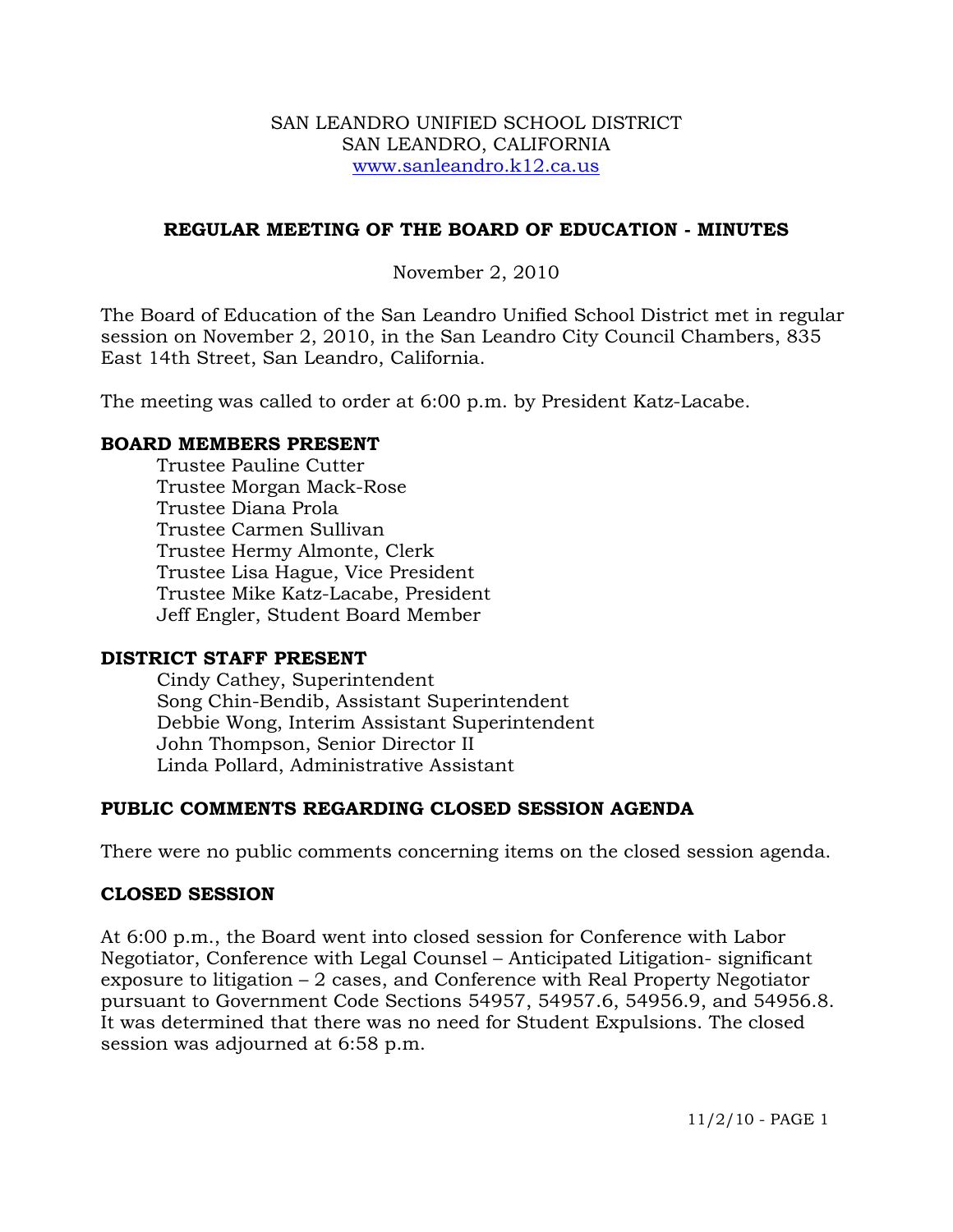The Board returned to open session at 7:00 p.m. with the Pledge of Allegiance to the Flag. President Katz-Lacabe said the Board had been in closed session where no action was taken.

# **APPROVAL OF AGENDA**

On a motion made by Trustee Hague and seconded by Trustee Almonte, the Board approved the agenda for the regular meeting of November 2, 2010, by a 7-0 vote.

# **PUBLIC TESTIMONY ON NON-AGENDA ITEMS**

None

# **REPORTS**

- 1) Correspondence Clerk Almonte reported receipt of the following emails from October 18, 2010, through November 1, 2010: From Kelly Ball regarding "P.E. Can Exercise Make Kids Smarter?"; from California School Board regarding, "Weekly Updates from CSBA?"; from Alameda County Office of Education regarding, Invitation to 4th Annual Bay Area Leadership Forum on November 12, 2010"; from AC Transit regarding, "Message from AC Transit Board President; from Wilson PTA regarding, "Wilson PTA Newsletter"; from Robin Michel regarding Measure B Board Meeting Highlights: October 19, 2010"; from Frank Pugh regarding, "Frankly Speaking"; from CSBA regarding, "Untitled Message"; from Carol Delton regarding, "Untitled Message," "Positive Variance in UGF Ending Balance," and "Finance Committee Proposal for Spending"; from Dan Martin regarding, Finance Committee Proposal for Spending"; from Support @Cassidy for San Leandro regarding, "Cassidy Campaign Update: Significant New Endorsements"; from Jim Amato two emails regarding, "Beyond Question Student Response Grants Still Available"; from Tamara Johnson regarding, "Request for your help to Assist Our Youth"; from Ben Liao-CSBA regarding, "Invitation and offer from APAICS to attend CSBA Annual Conference"; from Jennifer Oliver regarding "SportsHopes Fall 2010"; and from Ebado Ismail regarding, "Bancroft November Newsletter."
- 2) Student Board Member Report Student Board Member Jeff Engler updated that Board on activities at the San Leandro High School main campus and the Fred T. Korematsu campus. Highlights included:
	- November 1-5 is Spirit Week. All the classes have been very busy with Homecoming events; the lobby has been decorated, floats are being constructed and the Homecoming court winners will be announced at the football game on Friday
	- The Homecoming game is November 5 against Bishop O'Dowd,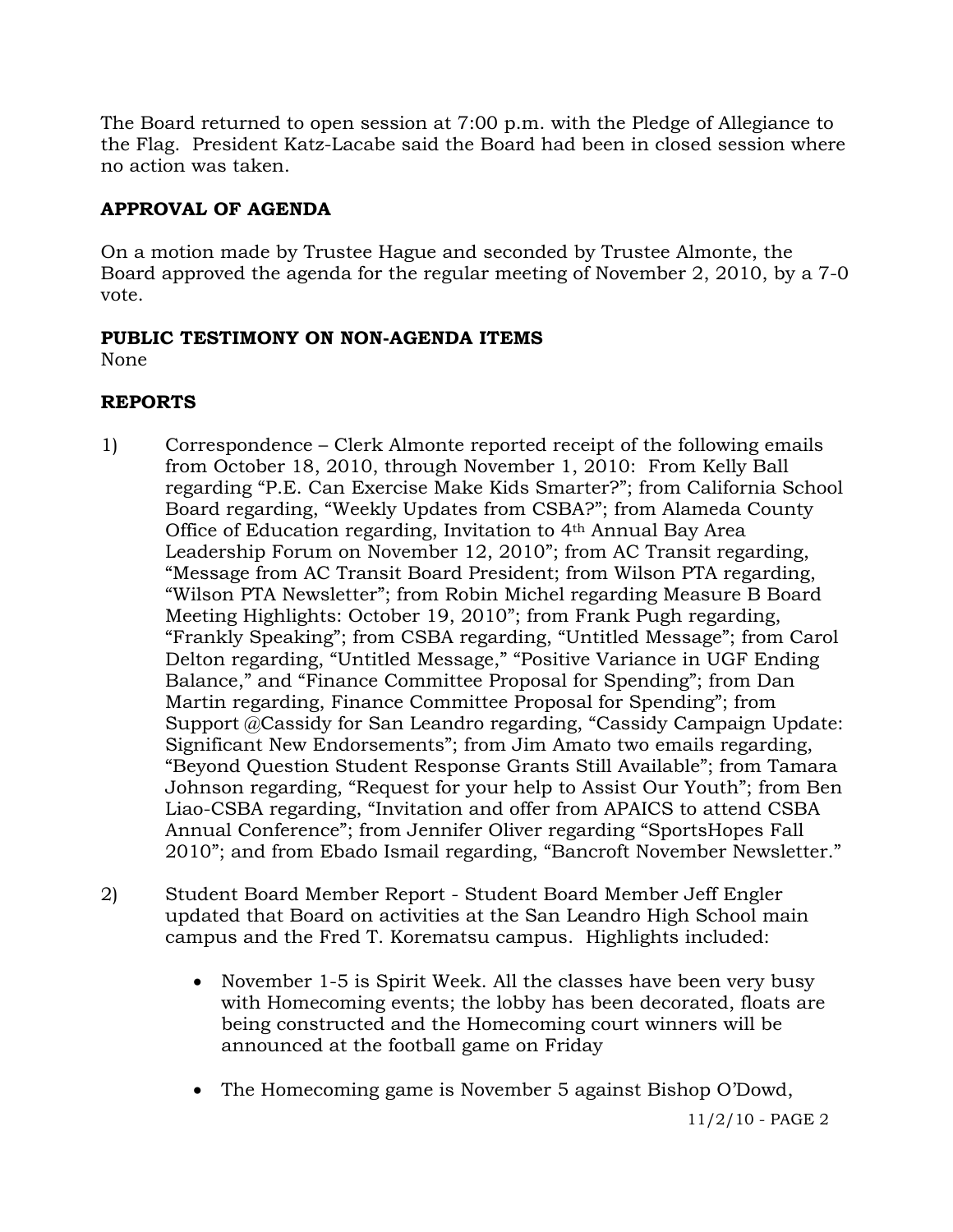noting that if you go to KTVU.com home page under "What's Your Choice for the KTVU High School Game of the Week," you can vote for the San Leandro High School/Bishop O'Dowd game, adding that if selected, the game will be televised on Channel 2

- All the students are "crossing their fingers" for the passage of Measure M
- 3) Union Representative Reports There were no reports.
- 4) Superintendent Report Superintendent Cathey reported that the Education Summit for Equity, sponsored by the San Leandro High School Parents Equity Committee, will be November 6, 8:30 a.m.-12:30 p.m. at San Leandro High School. The Fred T. Korematsu Campus community open house/tour will also be on November 6, 1:00-3:00 p.m.

The Superintendent will be making a presentation to the Rotary about our schools. She also reported that she attended a San Leandro Chamber retreat, where vision, government, membership, and next steps for the year were discussed. As she learns more, she will keep the Board informed.

- 5) Board Committee Reports
	- Communication Trustee Katz-Lacabe reported that the Committee met on October 21, 2010, and discussed the Measure B Newsletter, Measure M communications, October community letter article for the San Leandro Times focusing on Nutrition and Health; website priorities, SLHS Parent Equity Team Educational Summit on November 6; Fred T. Korematsu community open house/tour and future meeting dates.
	- Facilities/Technology Trustee Cutter reported that the committee met on October 21, 2010, and discussed and reviewed a physical layout of the orchestra pit in the Arts Education Center (AEC); and reviewed the preliminary process of naming the Student Center. Two items, 1) Change Order #1 to the construction contract with Cal-Bay Construction Inc. for the Port of Oakland Window Replacement project phase two and 2) Purchase of furniture for the San Leandro High School Arts Education Center were discussed and are being brought forward for Board consideration. The next meeting will be November 5, 2010.
	- Finance Trustee Mack-Rose reported that the committee had not met since the last report.

#### **CONSENT ITEMS**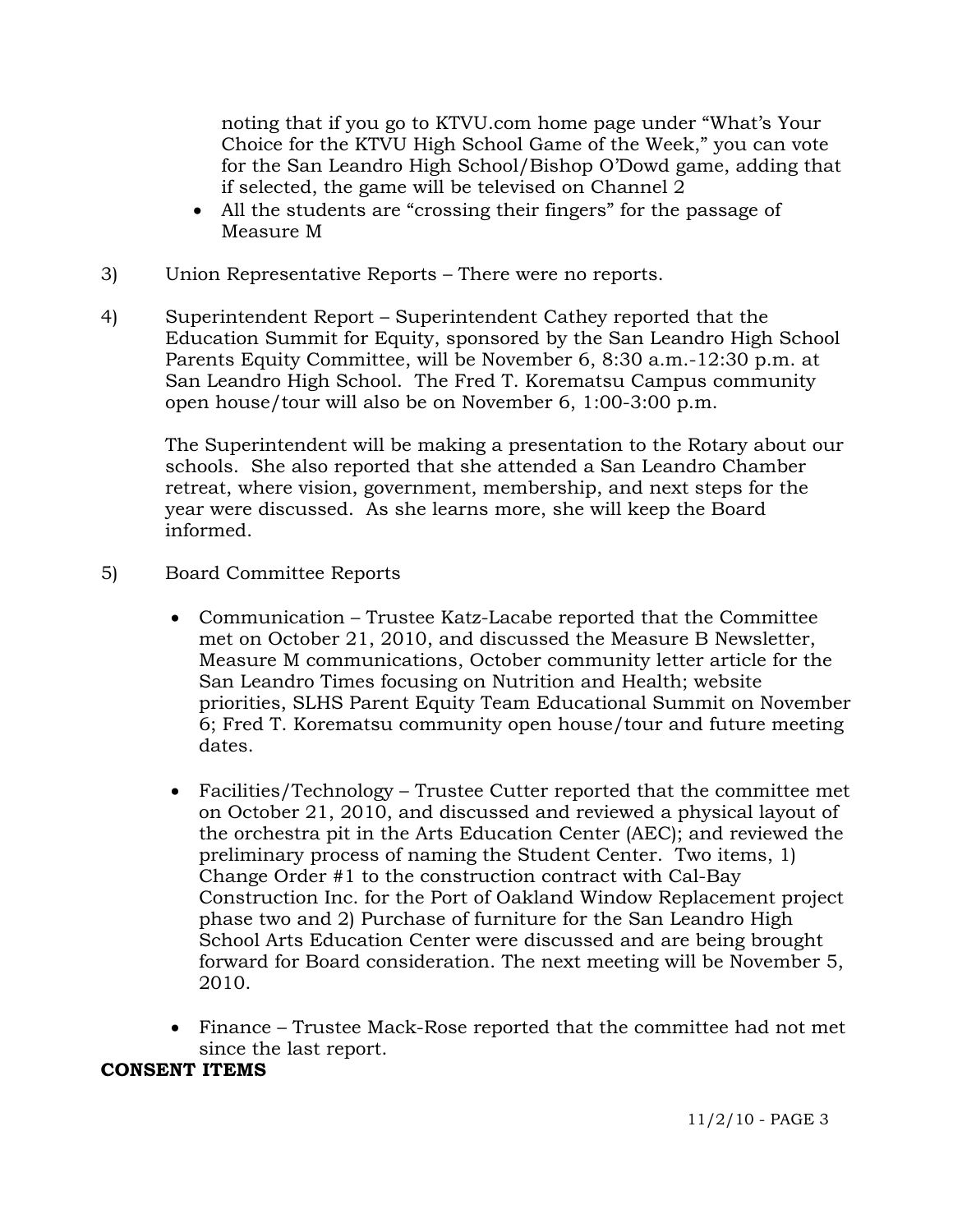### General Services

- 1.1-C Approval of Board Minutes August 17, 2010
- 1.2-C Approval of Board Minutes October 19, 2010
- 1.3-C Approval of Board Minutes October 26, 2010

#### Human Resources

2.1-C Acceptance of Personnel Report

#### Educational Services

- 3.1-C Acceptance of Donations
- 3.2-C Discard of Old Textbooks at Lincoln High School
- 3.3-C Supplemental Educational Services Contract between San Leandro Unified School District and A+ Educational; Centers, to Provide Supplemental Educational Services for Eligible Students at Garfield, Jefferson, McKinley, Washington, and Wilson Elementary Schools
- 3.4-C Supplemental Educational Services Contract between San Leandro Unified School District and A & E Avila Enterprises, Inc. DBA the Learning Curve, to Provide Supplemental Educational Services for Eligible Students at Garfield, Jefferson, McKinley, Washington, and Wilson Elementary Schools
- 3.5-C Supplemental Educational Services Contract between San Leandro Unified School District and Professional Tutors of America Inc., to Provide Supplemental Educational Services for Eligible Students at Garfield, Jefferson, McKinley, Washington, and Wilson Elementary Schools
- 3.6-C Supplemental Educational Services Contract between San Leandro Unified School District and Bay Area Education Support Systems, DBA Sylvan Learning, to Provide Supplemental Educational Services for Eligible Students at Garfield, Jefferson, McKinley, Washington, and Wilson Elementary Schools
- 3.7-C Memorandum of Understanding between San Leandro Unified School District and Alameda County Office of Education (ACOE) Mathematics Development Center for Mathematics Professional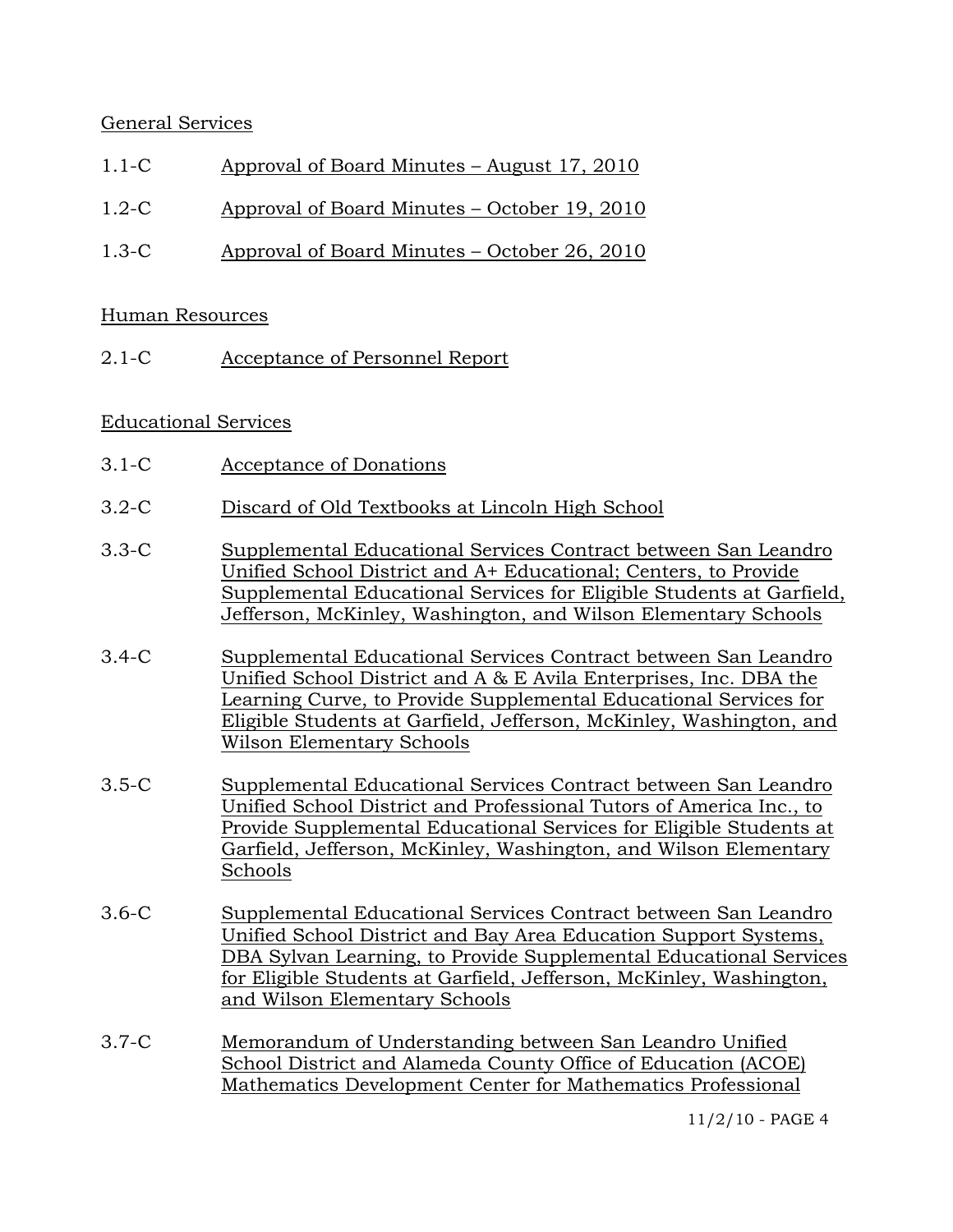Development Program

3.8-C Recommendation for Readmission from Expulsion for Student E10- 08/09

#### Business Operations

4.1-C Resolution #10-63 to Declare Certain Equipment Surplus and/or Obsolete

Facilities and Construction

- 5.1-C Change Order #1 to the Construction Contract with Cal-Bay Construction Inc. for the Port of Oakland Window Replacement Project Phase Two
- 5.2-C Purchase of Furniture through the Cooperative Purchasing Network (TCPN) Contract and through the National Joint Powers Alliance (NJPA Umbrella Contract for Classroom and other Furniture from Contrax for the San Leandro High Schol Arts Education Center
- 5.3-C Transferring .50 FTE Salary of the Administrative Assistant for Business Services from the General Fund to Measure B

On a motion made by Trustee Prola and seconded by Trustee Hague, the Board approved the consent items by a 7-0 vote.

## **ADDITIONAL SUGGESTIONS AND COMMENTS FROM BOARD MEMBERS**

The Board was looking forward to the election results and expressed their excitement and hopefulness for a successful Measure M, thanking everyone for their help.

 Trustee Mack-Rose commented that she forwarded a copy to the Board of an "impressive" budget newsletter from the Superintendent at Castro Valley Unified, suggesting that the Communication Committee take a look at it.

She also raised the issue of considering reducing the number of trustees from seven to five now that the census has been completed. She would like to see the Board move forward with the process so that San Leandro Unified will be aligned with most other districts in the state. As a side-note and response to Trustee Sullivan, Trustee Katz-Lacabe briefly explained that the Board of Education was originally comprised of five members who were elected at-large. Because the Trustees resided in the same area of town and tenurially held their seat for 10-20 years, a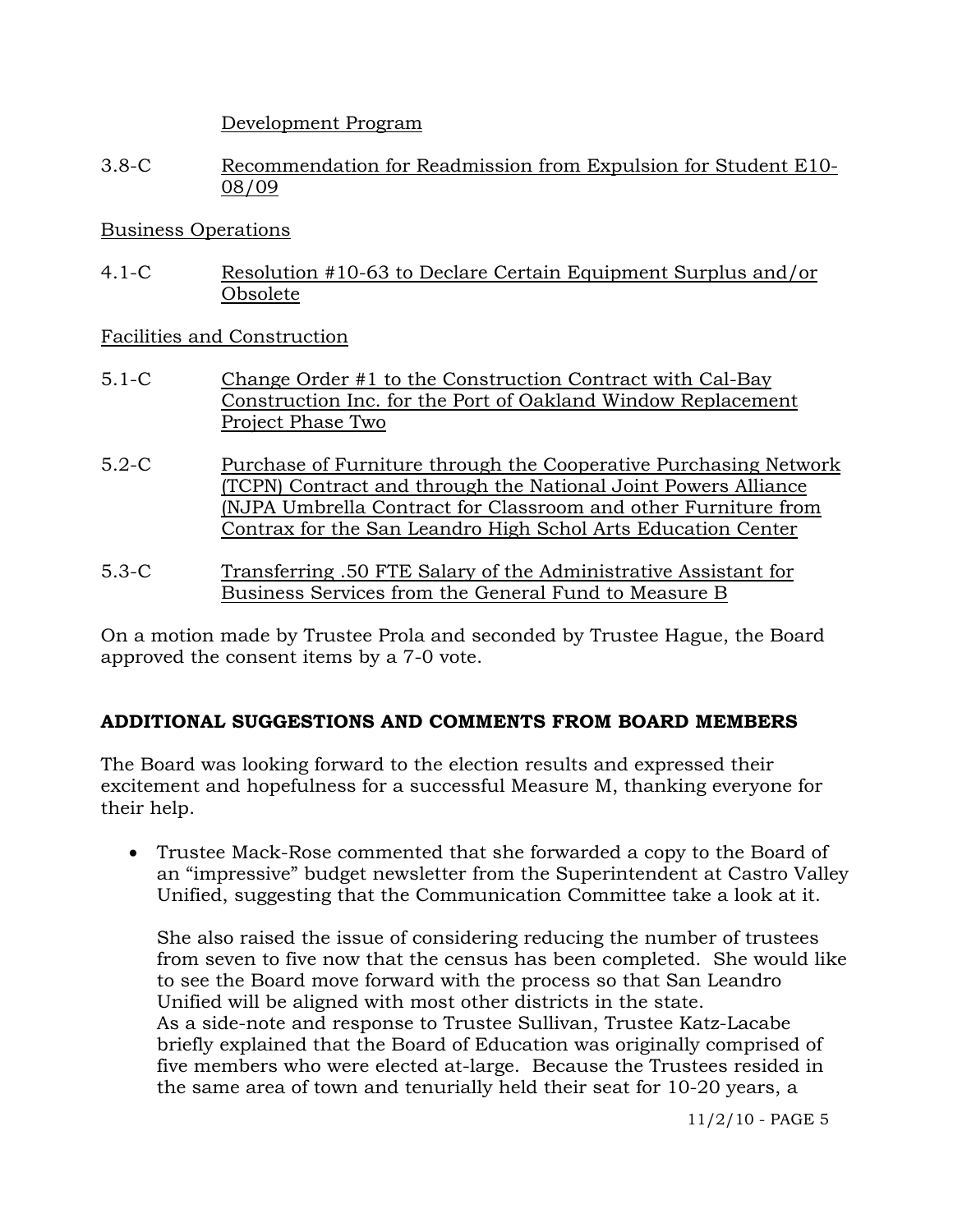measure was placed on the ballot in 1966 amending the City charter to increase the school board representation, based upon population growth and geographical location.

- Trustee Sullivan invited that Board and staff to the African American/Latino Educational Summit from 8:30 a.m. – 12:30 p.m. There will be guest speakers, and breakout sessions relevant to both students and parents.
- Trustee Hague encouraged everyone to attend the Homecoming game, expressing, that hopefully after tonight there may be a "new and improved" Burrell Field in the future, which has always been so important to her over the years.

#### **ANNOUNCEMENT**

#### **Future Board of Education Meetings**

Regular Meeting – November 16, 2010 Regular Meeting – December 7, 2010 Special Meeting – December 14, 2010 - 1st Interim Regular Meeting – January 11, 2011  **Tentative Work Session – January 18, 2011**  Regular Meeting – January 25, 2011 Regular Meeting – February 8, 2011  **Tentative Work Session – February 15, 2011**  Regular Meeting – March 1, 2011  **Tentative Work Session – March 8, 2011**  Regular Meeting – March 15, 2011 Regular Meeting – April 5, 2011 Regular Meeting – April 19, 2011 Regular Meeting – May 3, 2011  **Tentative Work Session – May 10, 2011**  Regular Meeting – May 17, 2011 Regular Meeting – June 7, 2011 Regular Meeting – June 21, 2011 Special Meeting – June 28, 2011 – Adoption Budget